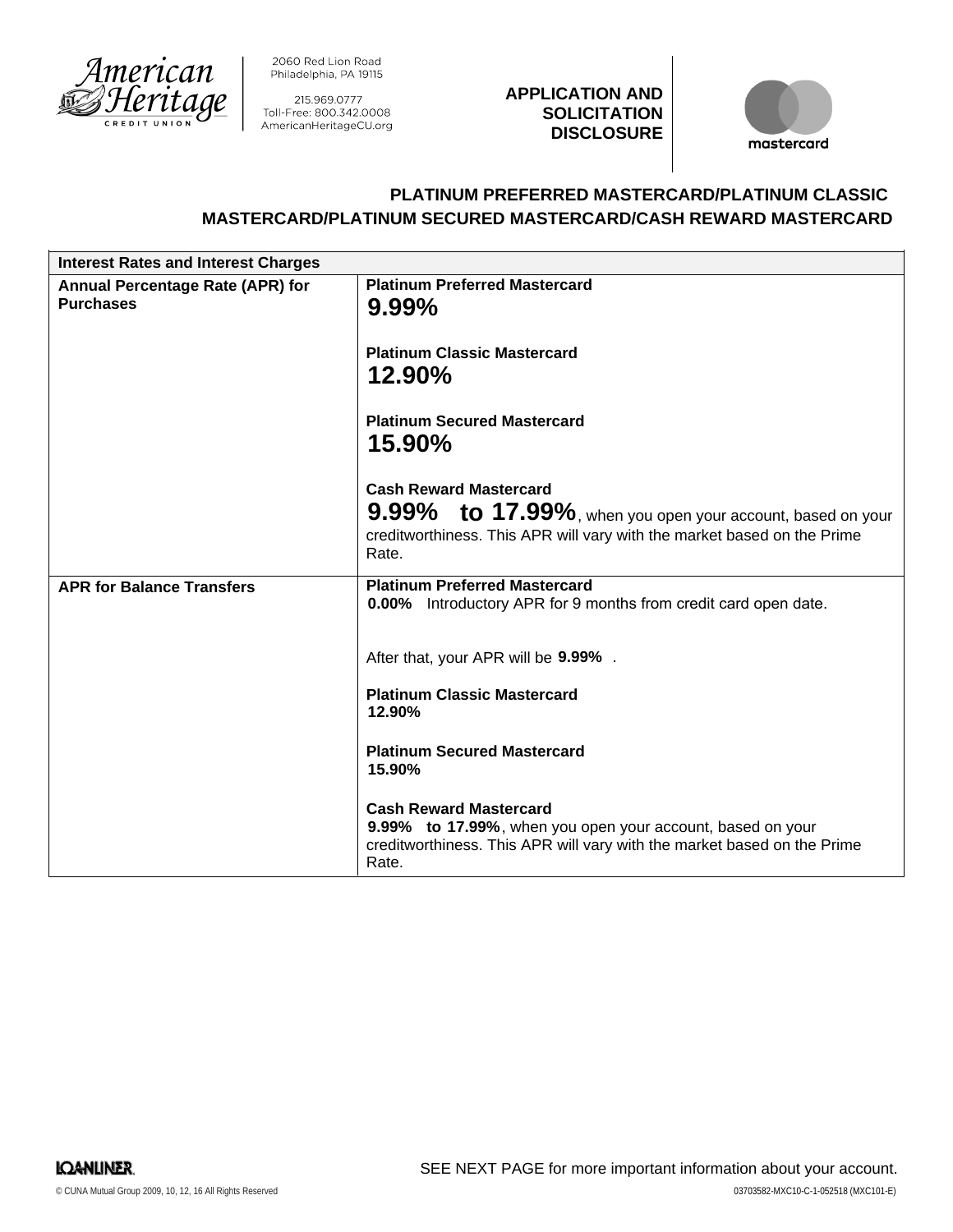| <b>APR for Cash Advances</b>                                                                                                                                                         | <b>Platinum Preferred Mastercard</b><br><b>0.00%</b> Introductory APR for 9 months from credit card open date.<br>After that, your APR will be 9.99%.<br><b>Platinum Classic Mastercard</b><br>12.90%<br><b>Platinum Secured Mastercard</b><br>15.90%<br><b>Cash Reward Mastercard</b><br>9.99% to 17.99%, when you open your account, based on your<br>creditworthiness. This APR will vary with the market based on the Prime<br>Rate. |
|--------------------------------------------------------------------------------------------------------------------------------------------------------------------------------------|------------------------------------------------------------------------------------------------------------------------------------------------------------------------------------------------------------------------------------------------------------------------------------------------------------------------------------------------------------------------------------------------------------------------------------------|
| How to Avoid Paying Interest on<br><b>Purchases</b>                                                                                                                                  | Your due date is at least 27 days after the close of each billing cycle. We will<br>not charge you any interest on purchases if you pay your entire balance by<br>the due date each month.                                                                                                                                                                                                                                               |
| For Credit Card Tips from the<br><b>Consumer Financial Protection Bureau</b>                                                                                                         | To learn more about factors to consider when applying for or using a<br>credit card, visit the website of the Consumer Financial Protection<br>Bureau at http://www.consumerfinance.gov/learnmore.                                                                                                                                                                                                                                       |
| <b>Fees</b>                                                                                                                                                                          |                                                                                                                                                                                                                                                                                                                                                                                                                                          |
| <b>Annual Fee</b><br>- Annual Fee - Platinum Preferred<br>Mastercard, Platinum Classic Mastercard,<br><b>Cash Reward Mastercard</b><br>- Annual Fee - Platinum Secured<br>Mastercard | <b>None</b><br>\$35.00                                                                                                                                                                                                                                                                                                                                                                                                                   |
| <b>Transaction Fees</b><br>- Currency Conversion Assessment or<br><b>Cross Border Assessment</b>                                                                                     | 0.80% of each transaction in U.S. dollars completed outside the U.S.<br>0.20% of each transaction in U.S. dollars completed in a foreign currency                                                                                                                                                                                                                                                                                        |
| <b>Penalty Fees</b><br>- Late Payment Fee<br>- Returned Payment Fee                                                                                                                  | Up to \$20.00<br>Up to \$25.00                                                                                                                                                                                                                                                                                                                                                                                                           |

## **How We Will Calculate Your Balance:**

We use a method called "average daily balance (including new purchases)."

## **Promotional Period for Introductory APR - Platinum Preferred Mastercard:**

The Introductory APR for balance transfers and cash advances will apply to transactions posted to your account during the first 9 months of your credit card open date. Any existing balances on American Heritage Federal Credit Union loan or credit card accounts are not eligible for the Introductory APR for balance transfers and cash advances.

## **Effective Date:**

The information about the costs of the card described in this application is accurate as of: July 1, 2021This information may have changed after that date. To find out what may have changed, contact the Credit Union.

**For California Borrowers, the Platinum Preferred Mastercard, Platinum Classic Mastercard, Platinum Secured Mastercard and Cash Reward Mastercard are secured credit cards. Credit extended under this credit card** account is secured by various personal property and money including, but not limited to: (a) any goods you purchase with this account, (b) any shares you specifically pledge as collateral for this account on a separate Pledge of Shares, (c) all shares you have in any individual or joint account with the Credit Union excluding shares in an Individual Retirement Account or in any other account that would lose special tax treatment under state or federal law, and (d) collateral securing other loans you have with the Credit Union excluding dwellings. **Notwithstanding the foregoing, you acknowledge and agree that during any periods when you are a covered** borrower under the Military Lending Act your credit card will be secured by any specific Pledge of Shares you